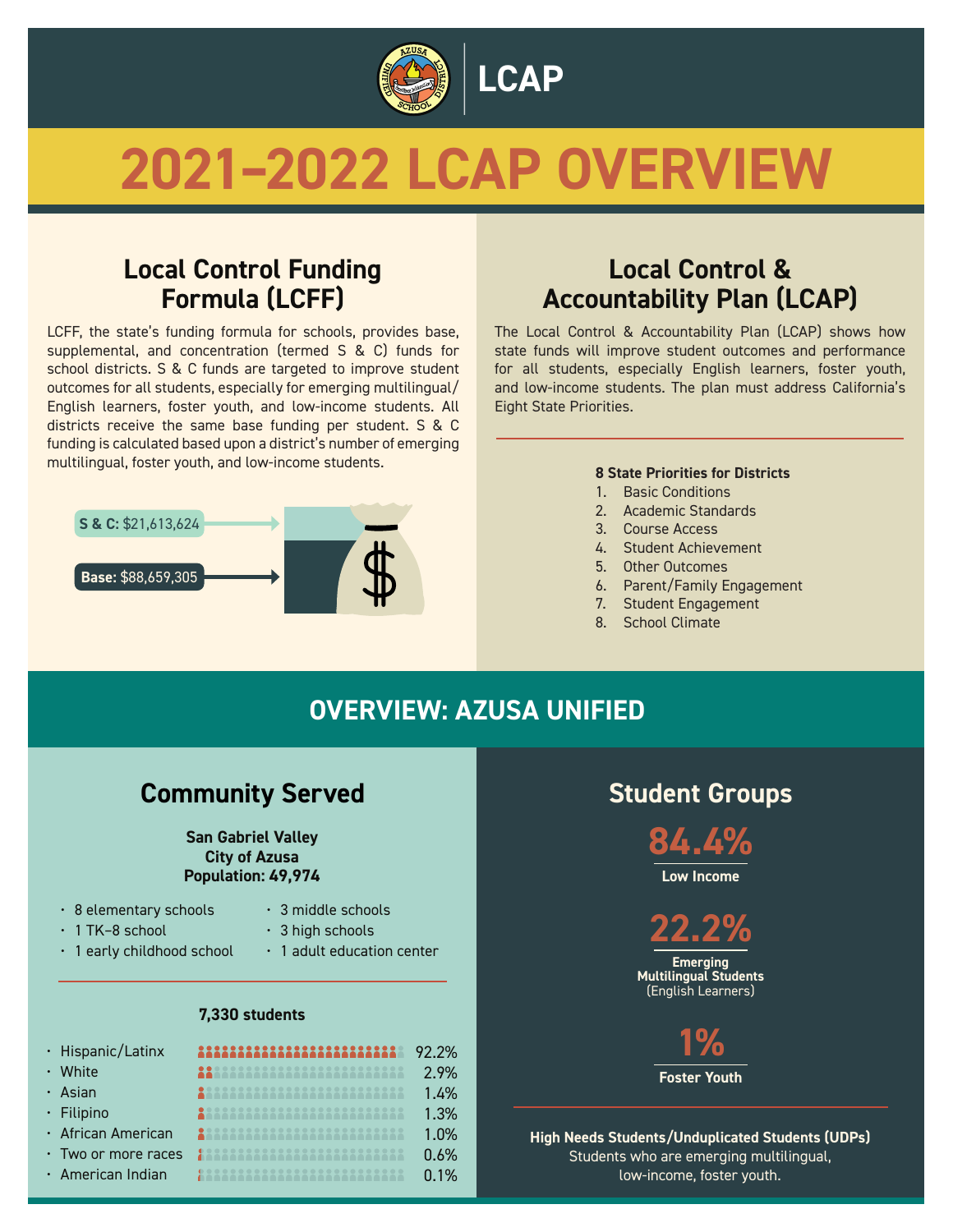## **2021–2022 LCAP AT-A-GLANCE**



#### **LCAP Goals**

- 1. Through a collaborative, improvement-driven approach, Azusa USD will provide students engaging, relevant, rigorous, and innovative 21st-century learning environments. By cultivating school site systems, programs, and practices, we ensure positive, safe school climates supportive of student academic growth; wellness; emotional resilience; and attitudes of empathy, respect, and acceptance within our AUSD community.
- 2. Through a collaborative, improvement-driven approach, Azusa USD will ensure engagement and leadership growth of parents/ families and students. We will provide opportunities for collaborative relationships supporting student success and partnerships with families and our community.
- 3. Through a collaborative, improvement-driven approach, Azusa USD will address the unique needs and abilities of all students, provide high-quality instruction and course offerings, and narrow college/career readiness gaps between student groups to ensure students are prepared for college enrollment and career transitions.
- 4. Through a collaborative, improvement-driven approach, Azusa USD will ensure all students achieve at grade level on California State Standards and that achievement gaps are reduced. We will prioritize emerging multilingual students' language acquisition, biliteracy, reclassification, and academic achievement.
- 5. Through a collaborative, improvement-driven approach, Azusa USD will address diversity, equity, and inclusion for all students, including diminishing systemic barriers and racism in our community and elevating culturally relevant teaching/learning.

### **2021–2022 Funding for LCAP Goals**



**Azusa Unified School District's LCAP goals are funded by several sources:**  Base funding **|** S & C **|** Federal categorical funding **|** Grants

#### **Supplemental & Concentration Funding (S & C) by LCAP Goal**

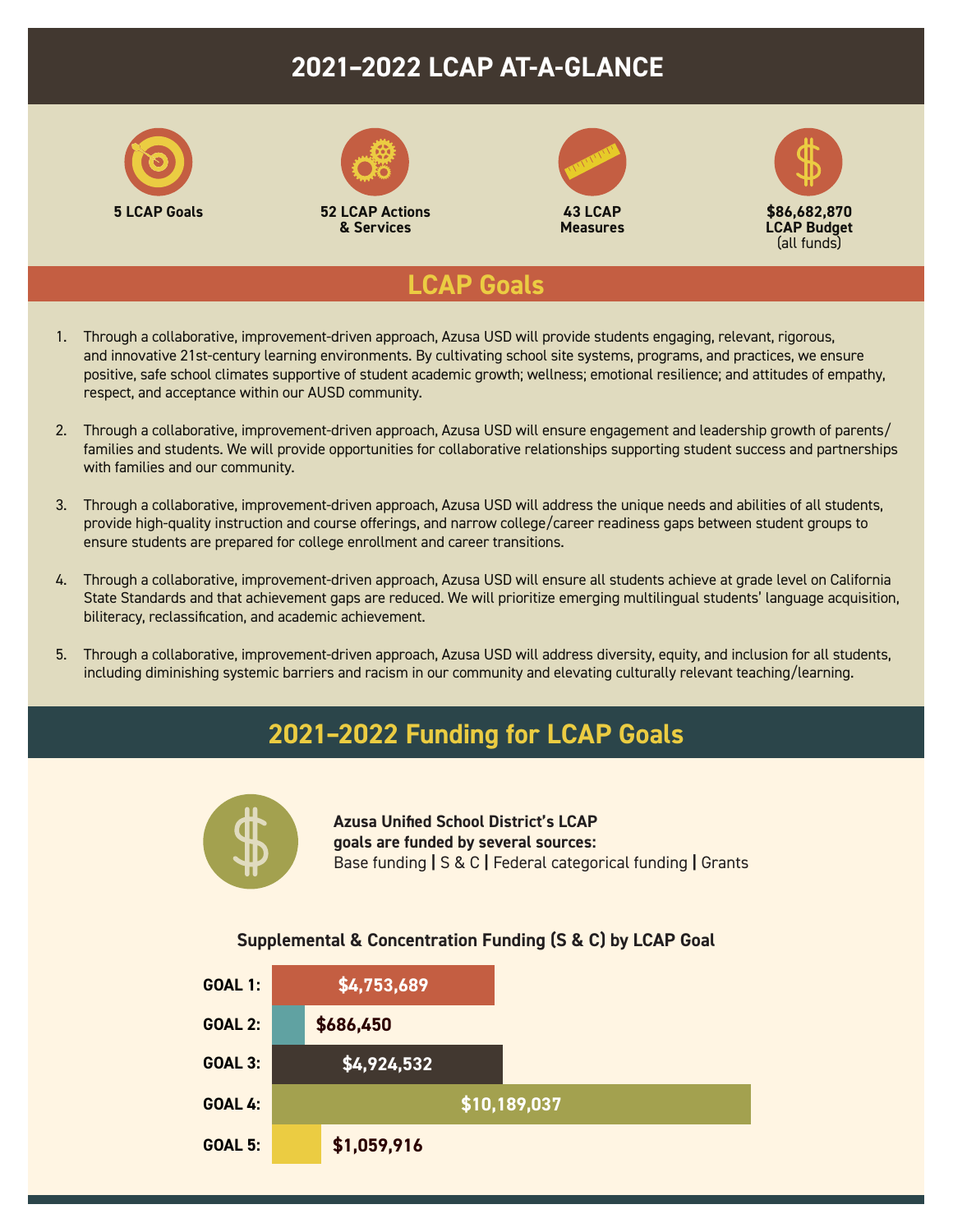| <b>LCAP GOAL 1</b><br>Engaging, relevant, rigorous, 21 <sup>st</sup> -century learning environments; positive, safe, supportive school climates                                                      |  |                                                                                                                       |  |  |  |
|------------------------------------------------------------------------------------------------------------------------------------------------------------------------------------------------------|--|-----------------------------------------------------------------------------------------------------------------------|--|--|--|
| <b>METRICS</b>                                                                                                                                                                                       |  | <b>3-YEAR TARGET</b>                                                                                                  |  |  |  |
| Percent of students with standards-aligned instructional materials                                                                                                                                   |  | 100%                                                                                                                  |  |  |  |
| Average of schools' facilities inspection results                                                                                                                                                    |  | $\ge 96\%$                                                                                                            |  |  |  |
| Parent perceptions of safety on campuses<br>(My child's school is a safe place to learn)                                                                                                             |  | $\geq 80\%$                                                                                                           |  |  |  |
| Student perceptions of safety on campus (Do you feel safe at school?)                                                                                                                                |  | $\geq 75\%$                                                                                                           |  |  |  |
| The measure of students feeling challenged by coursework<br>and teachers (Average rating)                                                                                                            |  | High School: 4.00 average (out of 5)<br>Middle School: 4.45 average (out of 5)<br>Elementary: 2.75 average (out of 3) |  |  |  |
| <b>Professional Learning Community (PLC) Outcomes:</b><br>$M = +k \cdot h \cdot \mathbf{D} \cdot \mathbf{C}$ isomorphic to the second section of the second section of $\mathbf{D} \cdot \mathbf{C}$ |  | Monthly Implementation: 100%                                                                                          |  |  |  |

Data Use: 100%

 $\boldsymbol{\odot}$ 

Instructional Outcomes: 100%

- Monthly PLC implementation rates
- Percent of PLCs using data as part of PLC protocol
- Percent of PLCs leading to instructional outcomes

|    | Goal 1 Budget: \$65,934,486 (Total)   \$4,753,689 (S & C)                                                                                                         |                |                                |                                        |                                              |  |
|----|-------------------------------------------------------------------------------------------------------------------------------------------------------------------|----------------|--------------------------------|----------------------------------------|----------------------------------------------|--|
|    | <b>ACTION / SERVICE</b>                                                                                                                                           | <b>S&amp;C</b> | <b>BUDGET</b><br><b>OTHER</b>  | <b>SCHOOLS SERVED</b>                  | <b>PRIMARY</b><br><b>STUDENTS</b><br>SERVED* |  |
| 1. | Offer middle school Spanish and Art; offer high school<br><b>Latinx Studies</b>                                                                                   | \$295,647      |                                | Middle schools,<br><b>High schools</b> | EM, LI, FY                                   |  |
| 2. | Provide instructional coaches (TOSAs) to support<br>academic achievement and instructional improvement                                                            | \$514,554      | \$131,849<br>(Title II)        | All schools                            | EM, LI, FY                                   |  |
| 3. | Purchase grant writing services to increase grant<br>funding                                                                                                      | \$62,700       |                                | All schools                            | EM, LI, FY                                   |  |
| 4. | Increase the number of professional learning days to<br>improve content knowledge and teaching strategies                                                         | \$3,251,989    |                                | All schools                            | EM, LI, FY                                   |  |
| 5. | Provide fully credentialed, appropriately<br>assigned teachers                                                                                                    |                | \$51,225,108<br>(LCFF Base)    | All schools                            | All                                          |  |
| 6. | Increase and improve the Positive Behavioral<br>Intervention and Support (PBIS) program at all schools                                                            | \$32,768       |                                | All schools                            | EM, LI, FY                                   |  |
| 7. | Provide additional behaviorist and professional<br>learning for student social/emotional wellness                                                                 | \$146,812      |                                | All schools                            | EM, LI, FY                                   |  |
| 8. | Provide additional nurses and increase support for<br>student health                                                                                              | \$267,734      |                                | All schools                            | $\Box$                                       |  |
| 9. | Provide for school district facilities' maintenance<br>and improvements through base funding                                                                      |                | \$7,008,002<br>(LCFF Base)     | All schools                            | All                                          |  |
|    | 10. Provide school gardens at elementary schools,<br>nutrition enhancement, nutrition-related instructional<br>materials, and improved healthy meals for students | \$21,251       | \$2,670,838<br>(Fed Nutrition) | Elementary schools,<br>All schools     | $\mathsf{L}$                                 |  |
|    | 11. Provide enhanced learning environments for students<br>including facilities, provide added support for<br><b>LCAP</b> implementation                          | \$160,234      |                                | All schools                            | $\mathsf{L}$                                 |  |

\* EM — Emerging Multilingual **|** LI — Low-Income **|** FY — Foster Youth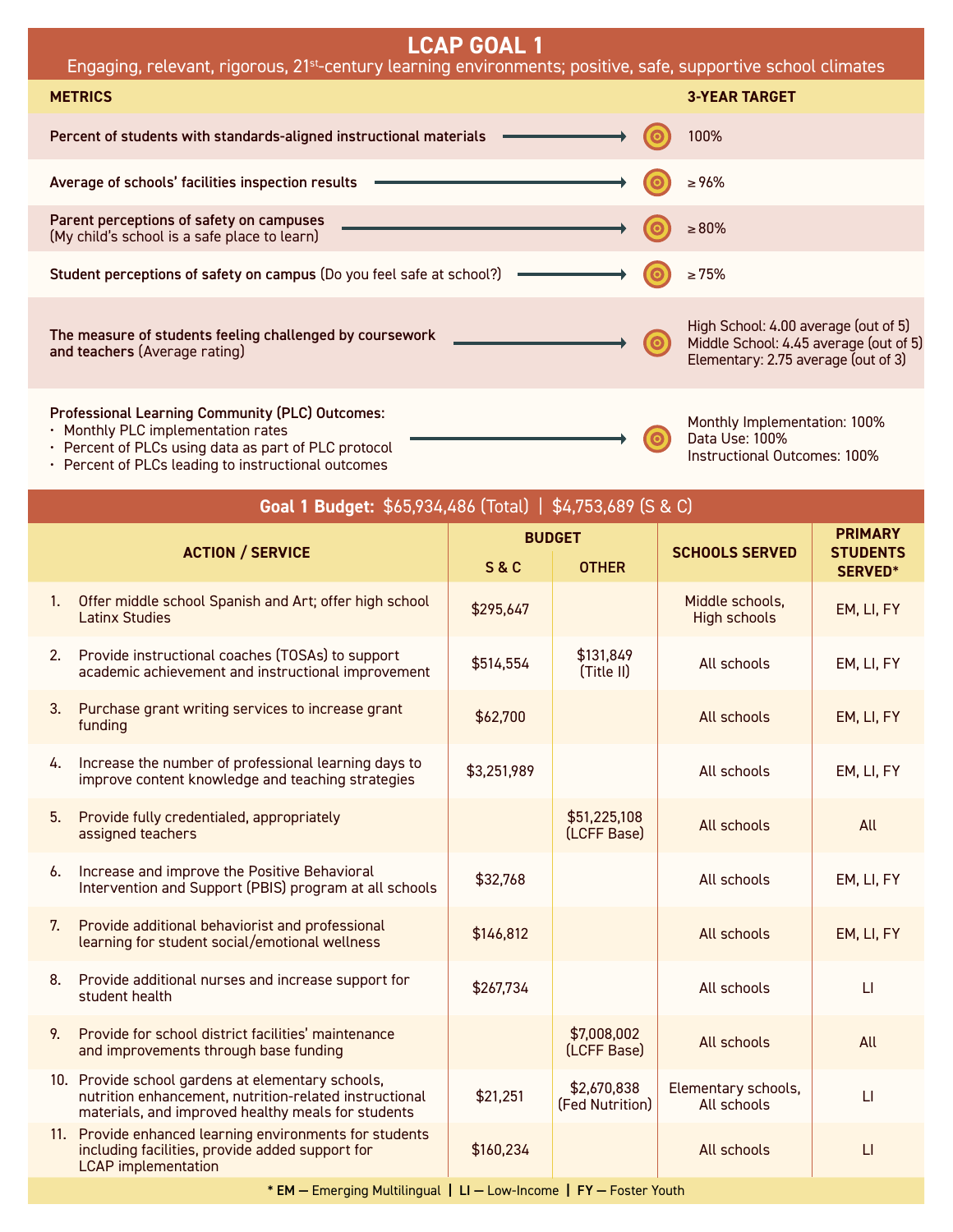| <b>LCAP GOAL 2</b><br>Engagement and leadership growth of parents, families, and students                                                         |                       |                                                                 |  |  |  |
|---------------------------------------------------------------------------------------------------------------------------------------------------|-----------------------|-----------------------------------------------------------------|--|--|--|
| <b>METRICS</b>                                                                                                                                    |                       | <b>3-YEAR TARGET</b>                                            |  |  |  |
| Attendance Rate - all students and student groups                                                                                                 | $\bullet$             | $\geq$ 96% for all groups                                       |  |  |  |
| Chronic Absenteeism Rate - all students and student groups                                                                                        | $\bullet$             | $\leq$ 7% for all groups                                        |  |  |  |
| Suspension Rate - all students and student groups                                                                                                 | $\bullet$             | $\leq$ 2.5% for all groups                                      |  |  |  |
| <b>Expulsion Rate - all students and student groups</b>                                                                                           | $\bullet$             | $\leq$ 0.5% for all groups                                      |  |  |  |
| The degree to which parents/families are engaged in their school and<br>empowered to influence decision making. District Annual YouthTruth Survey | $\boldsymbol{\Theta}$ | Increase of $\geq 5\%$ for all grade spans                      |  |  |  |
| The degree to which parents/families are participating in programs<br>for unduplicated students though District Annual YouthTruth Survey          | $\boldsymbol{\Theta}$ | 5% increase from baseline                                       |  |  |  |
| Families, students, staff perceptions of school safety on District Annual<br>YouthTruth Survey; percent of positive responses by all three groups | $\bm{\Theta}$         | Increase of $\geq 5\%$ for all groups                           |  |  |  |
| The degree to which students are connected<br>and have a sense of belonging to school                                                             | $\odot$               | Elementary $\geq$ 75%<br>Middle $\geq 65\%$<br>High $\geq 55\%$ |  |  |  |
| Percent of parents/families who would recommend<br><b>AUSD schools (level of satisfaction)</b>                                                    | $\bullet$             | $\geq 75%$                                                      |  |  |  |
| Student perceptions of adults in schools listening to<br>the voices and ideas of youth when making decisions                                      | $\bullet$             | $\geq 53\%$                                                     |  |  |  |
| High school dropout rate                                                                                                                          | $\bullet$             | Reduction ≥ 1% for all groups                                   |  |  |  |
| Middle school dropout rate                                                                                                                        | $\bullet$             | Maintain 0%                                                     |  |  |  |
| <b>Goal 2 Budget: \$1,796,532 (Total)   \$686,450 (S &amp; C)</b>                                                                                 |                       |                                                                 |  |  |  |

Г

| <b>ACTION / SERVICE</b>                                                                                                        |           |                          |               | <b>PRIMARY</b><br><b>STUDENTS</b> |  |
|--------------------------------------------------------------------------------------------------------------------------------|-----------|--------------------------|---------------|-----------------------------------|--|
|                                                                                                                                |           | <b>OTHER</b>             |               | <b>SERVED*</b>                    |  |
| Provide enhanced communications to the community,<br>including two-way communications, personnel,<br>materials, and technology | \$286,021 |                          | All schools   | EM, LI, FY                        |  |
| Expand the Azusa Parent Learning Network through<br>parent leadership development and facilitation                             | \$37,163  |                          | All schools   | EM, LI, FY                        |  |
| Provide additional supplies and resources for<br>foster students                                                               | \$5,000   |                          | All schools   | <b>FY</b>                         |  |
| Improve school safety through professional learning<br>and increased safety supplies                                           | \$25,579  |                          | All schools   | $\Box$                            |  |
| Provide a bilingual community liaison for each<br>school site                                                                  | \$154,161 | \$271,680<br>(Title I)   | All schools   | EM, LI, FY                        |  |
| Provide director to oversee and improve the LCAP<br>process and implementation                                                 | \$178,526 |                          | All schools   | EM, LI, FY                        |  |
| Provide personnel to support and improve student<br>engagement through base funding                                            |           | \$838,402<br>(LCFF Base) | All schools   | All                               |  |
|                                                                                                                                |           | <b>S&amp;C</b>           | <b>BUDGET</b> | <b>SCHOOLS SERVED</b>             |  |

\* EM — Emerging Multilingual **|** LI — Low-Income **|** FY — Foster Youth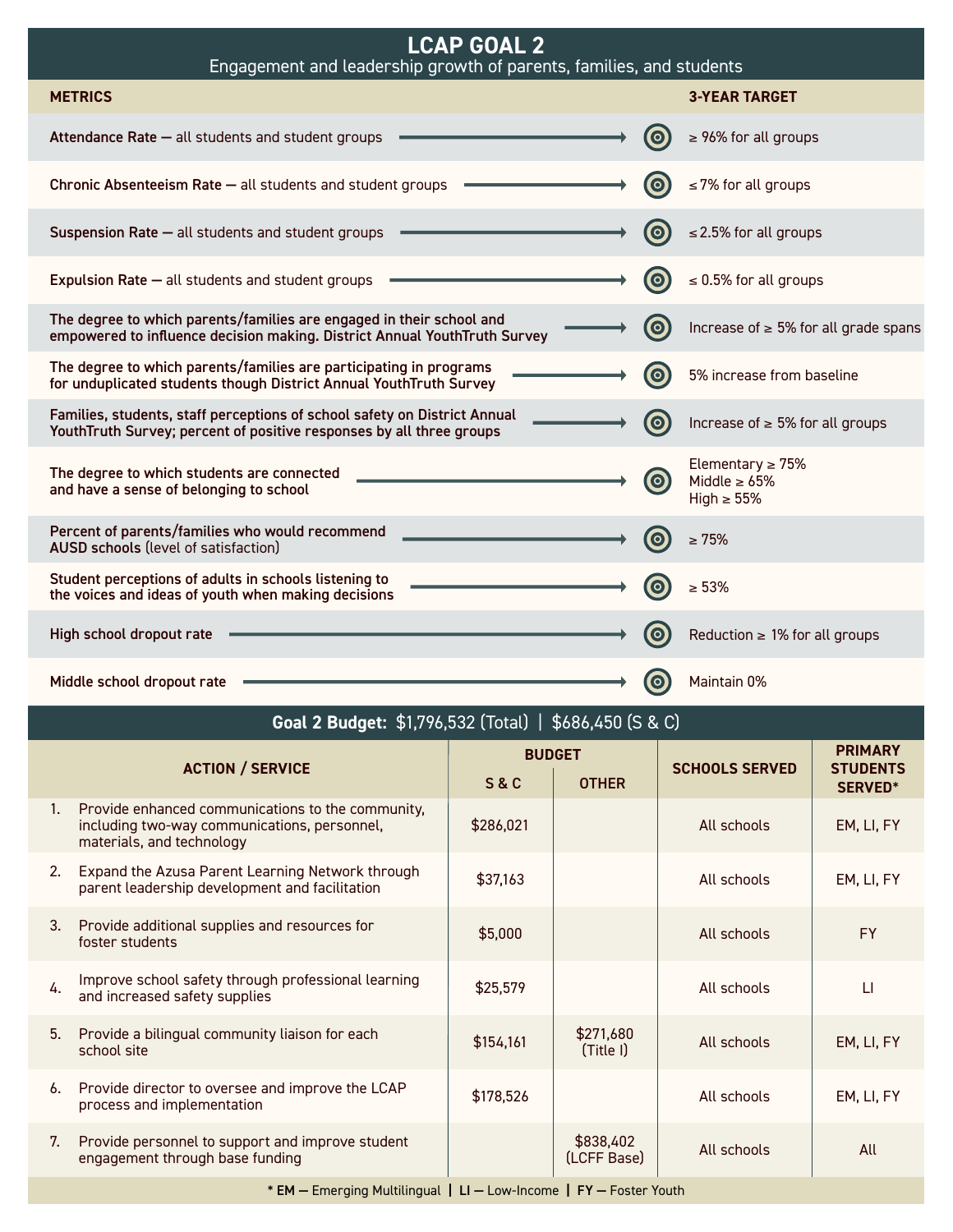

| <b>Goal 3 Budget:</b> \$5,091,532 (10tal)   \$4,924,532 (S & C) |                                                                                             |                |                          |                       |                                   |
|-----------------------------------------------------------------|---------------------------------------------------------------------------------------------|----------------|--------------------------|-----------------------|-----------------------------------|
| <b>ACTION / SERVICE</b>                                         |                                                                                             | <b>BUDGET</b>  |                          |                       | <b>PRIMARY</b>                    |
|                                                                 |                                                                                             | <b>S&amp;C</b> | <b>OTHER</b>             | <b>SCHOOLS SERVED</b> | <b>STUDENTS</b><br><b>SERVED*</b> |
| 1.                                                              | College readiness professional learning and materials<br>to increase college preparedness   | \$40,517       |                          | High schools          | EM, LI, FY                        |
| 2.                                                              | Provide for college readiness assessments such as<br>AP, PSAT/SAT for unduplicated students |                | \$84,000<br>(Title IV)   | High schools          | EM, LI, FY                        |
| 3.                                                              | Provide an AVID program for secondary schools                                               | \$335,259      |                          | All secondary schools | EM, LI, FY                        |
| 4.                                                              | Provide STEM programs at Dalton Elem and middle<br>schools feeding to high school pathways  | \$159,536      | \$15,000<br>(CTE Grants) | All schools           | EM, LI, FY                        |
| 5 <sub>1</sub>                                                  | Offer, support, expand Career Tech Education at<br>district high schools                    | \$566,500      | \$38,000<br>(CTE Grants) | High schools          | EM, LI, FY                        |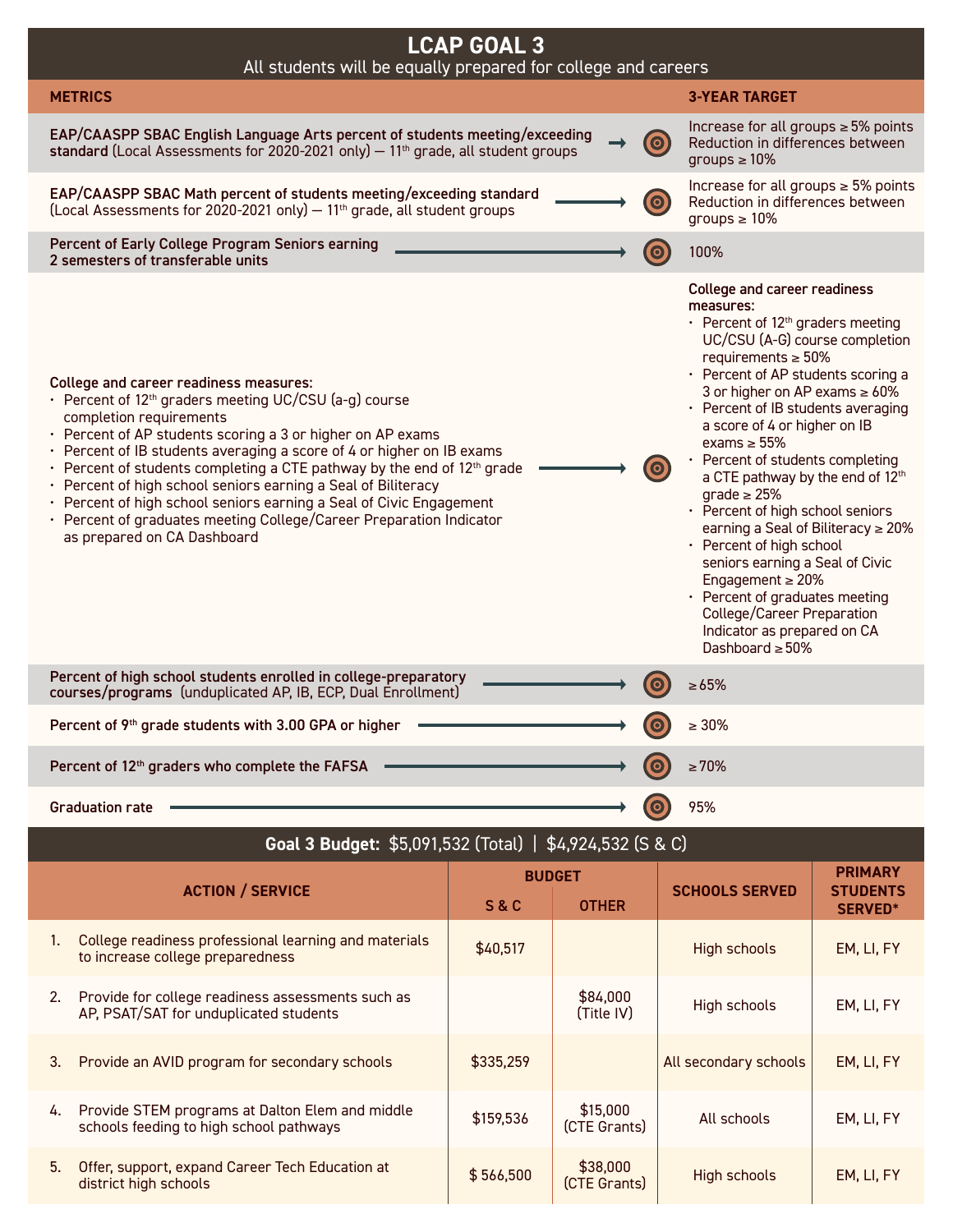| <b>LCAP GOAL 3 (CONT.)</b><br>All students will be equally prepared for college and careers                                                                                                                                                                                                                                                             |                                                                                                                                                                         |                    |                                          |                                                                                                                 |            |
|---------------------------------------------------------------------------------------------------------------------------------------------------------------------------------------------------------------------------------------------------------------------------------------------------------------------------------------------------------|-------------------------------------------------------------------------------------------------------------------------------------------------------------------------|--------------------|------------------------------------------|-----------------------------------------------------------------------------------------------------------------|------------|
| <b>BUDGET</b><br><b>ACTION / SERVICE</b><br><b>S&amp;C</b><br><b>OTHER</b>                                                                                                                                                                                                                                                                              |                                                                                                                                                                         |                    | <b>SCHOOLS SERVED</b>                    | <b>PRIMARY</b><br><b>STUDENTS</b><br><b>SERVED*</b>                                                             |            |
| 6.                                                                                                                                                                                                                                                                                                                                                      | Offer the International Baccalaureate Program to<br>students at Azusa HS                                                                                                | \$358,423          |                                          | Azusa HS                                                                                                        | EM, LI     |
| 7.                                                                                                                                                                                                                                                                                                                                                      | Offer, support and expand Dual Enrollment<br>opportunities at all high schools; increase<br>and improve the GHS Early College Program                                   | \$43,000           | \$20,000<br>(CTE Grants)                 | All high schools                                                                                                | EM, LI, FY |
| 8.                                                                                                                                                                                                                                                                                                                                                      | Contract with the Regional Occupation Program<br>(ROP) to offer career technology education<br>programs at high schools                                                 | \$780,953          |                                          | <b>High schools</b>                                                                                             | EM, LI, FY |
| 9.                                                                                                                                                                                                                                                                                                                                                      | Offer extended learning opportunities during summer<br>for students                                                                                                     | \$240,154          |                                          | All schools                                                                                                     | EM, LI, FY |
|                                                                                                                                                                                                                                                                                                                                                         | 10. Increase school counseling and services to prepare<br>students for college and careers                                                                              | \$2,210,336        |                                          | Secondary schools                                                                                               | EM, LI, FY |
|                                                                                                                                                                                                                                                                                                                                                         | 11. Provide a College and Career Programs director<br>and professional learning to increase and improve<br>implementation of programs                                   | \$189,854          |                                          | All schools                                                                                                     | EM, LI, FY |
|                                                                                                                                                                                                                                                                                                                                                         | 12. Participate in California Education Partners Project<br>to improve 9 <sup>th</sup> grade students' grades (GPA)                                                     |                    | \$10,000<br>(Cal Ed Part-<br>ners Grant) | <b>High schools</b>                                                                                             | All        |
|                                                                                                                                                                                                                                                                                                                                                         | * EM - Emerging Multilingual   LI - Low-Income   FY - Foster Youth                                                                                                      |                    |                                          |                                                                                                                 |            |
|                                                                                                                                                                                                                                                                                                                                                         |                                                                                                                                                                         | <b>LCAP GOAL 4</b> |                                          |                                                                                                                 |            |
|                                                                                                                                                                                                                                                                                                                                                         | Ensure all students are achieving academically, at grade level; students who are learning English are increasing language fluency and multilingualism<br><b>METRICS</b> |                    |                                          | <b>3-YEAR TARGET</b>                                                                                            |            |
|                                                                                                                                                                                                                                                                                                                                                         | <b>CAASPP SBAC English Language Arts and Math percent of students</b><br>meeting/exceeding standard - All students and student groups                                   |                    |                                          | Increase for all groups $\geq$ 5% points<br>$\bullet$<br>Reduction in differences between<br>groups $\geq 10\%$ |            |
|                                                                                                                                                                                                                                                                                                                                                         | Percent of fully credentialed/authorized teachers                                                                                                                       |                    |                                          | 100%                                                                                                            |            |
|                                                                                                                                                                                                                                                                                                                                                         | Percent of appropriately assigned teachers                                                                                                                              |                    |                                          | 100%                                                                                                            |            |
|                                                                                                                                                                                                                                                                                                                                                         | Percent of students with standards-aligned instructional materials                                                                                                      |                    |                                          | 100%                                                                                                            |            |
|                                                                                                                                                                                                                                                                                                                                                         | Third-grade reading proficiency rate (Lexile measure)                                                                                                                   |                    |                                          | $\geq 65\%$ at grade level                                                                                      |            |
|                                                                                                                                                                                                                                                                                                                                                         | Rate of 9 <sup>th</sup> grade students earning A-C grades - All students and student groups                                                                             |                    |                                          | $\geq$ 75% for all student groups                                                                               |            |
| Rate of reclassification of emerging multilingual students<br>$\geq 12\%$<br>O)                                                                                                                                                                                                                                                                         |                                                                                                                                                                         |                    |                                          |                                                                                                                 |            |
| Percent of emerging multilingual students making progress toward<br>$\geq 55\%$<br>language proficiency on the CA School Dashboard based upon ELPAC scores                                                                                                                                                                                              |                                                                                                                                                                         |                    |                                          |                                                                                                                 |            |
| Reduction of the percent of emerging multilingual students who are<br>Reduction of rate $\geq 5\%$<br>Long Term English Learners (LTELs = categorized as EL for more than 6 years)                                                                                                                                                                      |                                                                                                                                                                         |                    |                                          |                                                                                                                 |            |
|                                                                                                                                                                                                                                                                                                                                                         | Proficiency growth $\geq 5\%$<br>Test of English Language Learning (TELL) Results                                                                                       |                    |                                          |                                                                                                                 |            |
| <b>Implementation of State Standards Local Metric</b><br>average scores in the following areas:<br>· Providing professional learning<br>All areas increase to maintain<br>· Standards-based instructional materials<br>5 average<br>· Instructional policies and programs<br>· Academic standards adoption<br>· Support for teachers and administrators |                                                                                                                                                                         |                    |                                          |                                                                                                                 |            |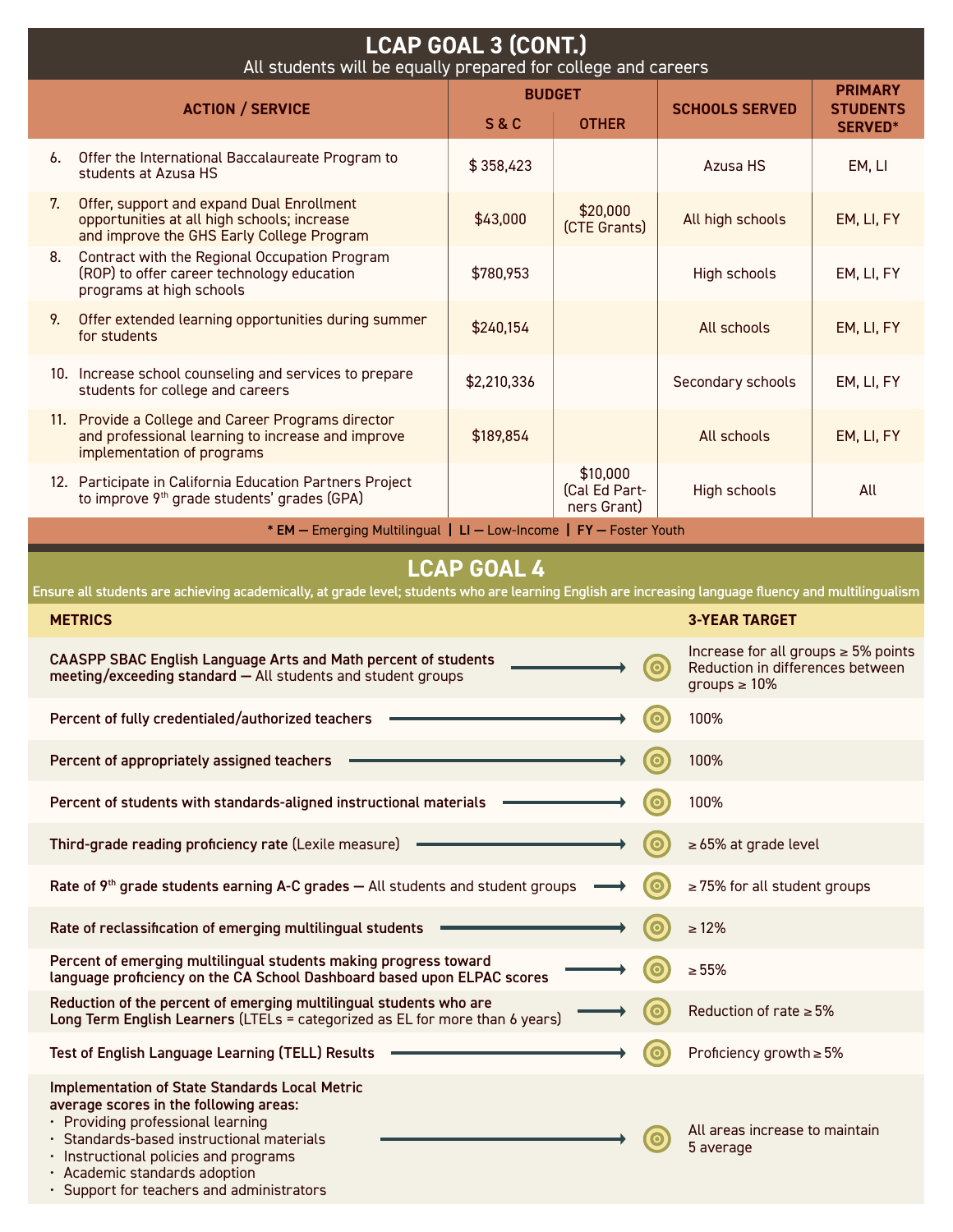|    | Goal 4 Budget: \$13,151,375 (Total)   \$10,189,037 (S & C)                                                                            |                |                                   |                                  |                                   |
|----|---------------------------------------------------------------------------------------------------------------------------------------|----------------|-----------------------------------|----------------------------------|-----------------------------------|
|    |                                                                                                                                       |                | <b>BUDGET</b>                     | <b>SCHOOLS SERVED</b>            | <b>PRIMARY</b>                    |
|    | <b>ACTION / SERVICE</b>                                                                                                               | <b>S&amp;C</b> | <b>OTHER</b>                      |                                  | <b>STUDENTS</b><br><b>SERVED*</b> |
| 1. | Provide supplemental, standards aligned instructional<br>materials and technology                                                     | \$1,871,471    |                                   | All schools                      | EM, LI, FY                        |
| 2. | Provide base funded standards aligned instructional<br>materials and supplies                                                         |                | \$1,180,339<br>(LCFF Base)        | High schools                     | EM, LI, FY                        |
| 3. | Provide visual and performing arts curriculum<br>and materials, support Powell School of the Arts                                     | \$50,000       |                                   | All schools                      | EM, LI                            |
| 4. | Provide added opportunities for music instruction<br>and instruments at all schools                                                   | \$875,384      |                                   | All schools                      | $\Box$                            |
| 5. | Provide comprehensive intervention for high need<br>students at all sites                                                             | \$344,485      | \$1,426,082<br>(Federal<br>funds) | All schools                      | EM, LI, FY                        |
| 6. | Provide enhanced web-based programs to support<br>monitoring of student achievement and outcomes                                      | \$131,000      |                                   | All schools                      | EM, LI, FY                        |
| 7. | Increase technology access and support<br>for technology districtwide                                                                 | \$1,424,440    |                                   | All schools                      | EM, LI, FY                        |
| 8. | Increase instructional support for emerging<br>multilingual students and students with disabilities                                   | \$491,279      |                                   | All schools                      | EM, LI                            |
| 9. | Provide early childhood programs                                                                                                      | \$545,927      | \$682,595<br>(CSPP Funds)         | All schools                      | EM, LI, FY                        |
|    | 10. Improve tracking and monitoring of emerging<br>multilingual students' language acquisition                                        |                | \$22,000<br>(Title III)           | All schools                      | <b>EM</b>                         |
|    | 11. Increase and improve professional learning targeting<br>the needs of emerging multilingual students                               | \$275,929      | \$349,929<br>(Title III)          | All schools                      | EM, LI, FY                        |
|    | 12. Provide added intervention and instructional support<br>for emerging multilingual students                                        | \$387,667      | \$424,667<br>(Title III)          | All schools                      | <b>EM</b>                         |
|    | 13. Provide Assessment, Language, Assistance,<br>Support (ALAS) for families and students<br>who are language learners                | \$493,457      |                                   | All schools                      | <b>EM</b>                         |
|    | 14. Increase assessment, data analysis, and instructional<br>improvements for emerging multilingual students'<br>language acquisition |                | \$35,000<br>(Title III)           | All schools                      | <b>EM</b>                         |
|    | 15. Expand and support a dual language<br>immersion program                                                                           | \$2,247,998    | \$51,249<br>(Title III)           | Hodge, Longfellow,<br>Valleydale | EM, LI, FY                        |
|    | 16. Provide supplemental instructional materials<br>and technology for emerging multilingual students                                 | \$950,000      |                                   | All schools                      | <b>EM</b>                         |
|    |                                                                                                                                       |                |                                   |                                  |                                   |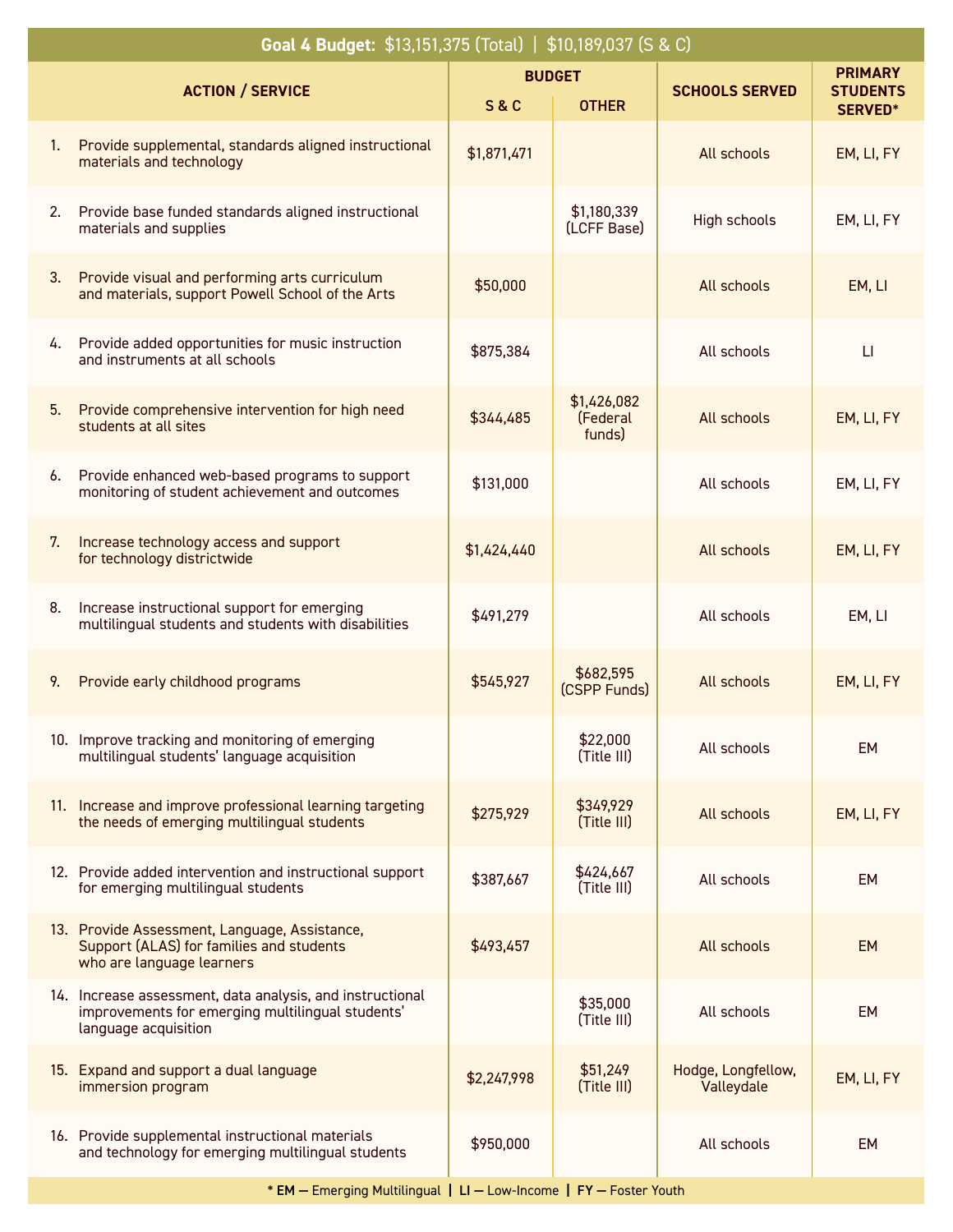## **LCAP GOAL 5**

| Address diversity, equity, and inclusion, and elevate culturally relevant teaching/learning; diminish systemic barriers and racism in our community |                                                                                                                                                                                                                                                                                                    |                                                 |  |  |  |
|-----------------------------------------------------------------------------------------------------------------------------------------------------|----------------------------------------------------------------------------------------------------------------------------------------------------------------------------------------------------------------------------------------------------------------------------------------------------|-------------------------------------------------|--|--|--|
|                                                                                                                                                     | <b>METRICS</b>                                                                                                                                                                                                                                                                                     | <b>3-YEAR TARGET</b>                            |  |  |  |
|                                                                                                                                                     | Parent/family responses to diversity, equity, and inclusion survey questions<br>· District/schools valuing different backgrounds<br><b>O</b><br>• District/schools encouragement of families to speak out against racism<br>(percent positively responding)                                        | Increase $\geq 10\%$ for both topics            |  |  |  |
|                                                                                                                                                     | Student responses to diversity, equity, and inclusion survey questions<br>· District/schools valuing different backgrounds<br>· Student comfort level speaking about diverse groups<br>· District/schools encouragement of families to speak out against racism<br>(percent positively responding) | Increase $\geq 10\%$ for all questions          |  |  |  |
|                                                                                                                                                     | Staff responses to diversity, equity, and inclusion survey questions<br>· District/schools valuing different backgrounds, percent positive responses<br>$\bullet$<br>· District/schools encouragement of families to speak out against racism<br>(percent positively responding)                   | Response rate $\geq$ 85% for all ques-<br>tions |  |  |  |
|                                                                                                                                                     | Suspension Rate - All students and student groups                                                                                                                                                                                                                                                  | $\leq$ 2.5% for all groups                      |  |  |  |
|                                                                                                                                                     | <b>Staff Survey Responses</b><br>· Staff comfort level speaking about diversity<br>(average response on 1-5 Likert scale)<br>$\bullet$<br>· Staff opportunities to learn about culturally relevant<br>teaching strategies (average response on 1-5 Likert scale)                                   | Increase .50 for all groups<br>and both topics  |  |  |  |

|  | <b>Goal 5 Budget:</b> $$1,145,416$ (Total)   \$1,059,916 (S & C) |  |  |
|--|------------------------------------------------------------------|--|--|
|--|------------------------------------------------------------------|--|--|

| <b>ACTION / SERVICE</b> |                                                                                                                                       | <b>BUDGET</b>  |                        | <b>SCHOOLS SERVED</b> | <b>PRIMARY</b><br><b>STUDENTS</b> |  |
|-------------------------|---------------------------------------------------------------------------------------------------------------------------------------|----------------|------------------------|-----------------------|-----------------------------------|--|
|                         |                                                                                                                                       | <b>S&amp;C</b> | <b>OTHER</b>           |                       | <b>SERVED*</b>                    |  |
| $1_{-}$                 | Provide instructional materials and<br>professional learning for restorative justice<br>practices implementation                      | \$14,300       | \$10,500<br>(Title IV) | All schools           | EM, LI, FY                        |  |
| 2.                      | Provide professional learning and instructional<br>support for increased culturally relevant, rigorous<br>instruction in all programs | \$244,000      | \$75,000<br>(Title II) | All schools           | EM, LI, FY                        |  |
| 3.                      | Provide all schools with supplemental materials and<br>supplies that address diversity, equity, and inclusion                         | \$215,000      |                        | All schools           | EM, LI, FY                        |  |
| 4.                      | Provide trauma-informed practices<br>professional learning opportunities                                                              | \$15,500       |                        | All schools           | EM, LI, FY                        |  |
| 5.                      | Provide added library resources focused on<br>diversity, equity, and inclusion topics                                                 | \$50,000       |                        | All schools           | EM, LI, FY                        |  |
| 6.                      | Provide culturally relevant instruction and language<br>arts curriculum for high school students                                      | \$521,116      |                        | High schools          | EM, LI, FY                        |  |
|                         | * EM - Emerging Multilingual   LI - Low-Income   FY - Foster Youth                                                                    |                |                        |                       |                                   |  |